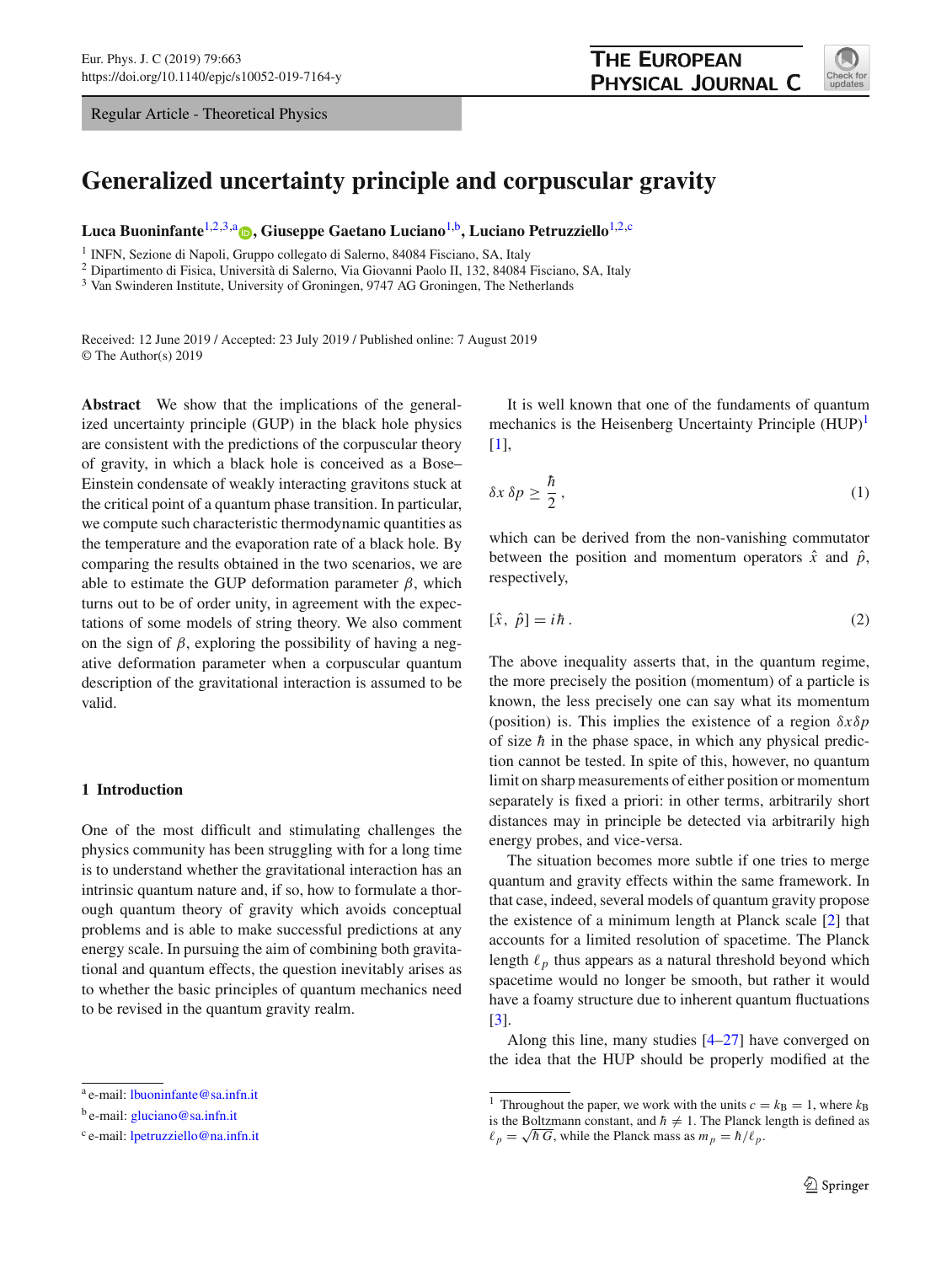<span id="page-1-0"></span>quantum gravity scale, in order to accommodate the existence of such a fundamental length. In this sense, one of the most adopted generalizations of the uncertainty principle (GUP) reads

$$
\delta x \,\delta p \ge \frac{\hbar}{2} \pm 2|\beta|\,\ell_p^2 \frac{\delta p^2}{\hbar} = \frac{\hbar}{2} \pm 2|\beta|\,\hbar\frac{\delta p^2}{m_p^2}\,,\tag{3}
$$

where the sign  $\pm$  refers to positive/negative values of the dimensionless *deformation parameter* β, which is assumed to be of order unity in some models of quantum gravity, and in particular in string theory  $[8,10]$  $[8,10]$  $[8,10]$ . However, one could also investigate Eq. [\(3\)](#page-1-0) from a phenomenological point of view, and seek experimental bounds on  $\beta$  (for a recent review of the various phenomenological approaches, see, for exam-ple, Ref. [\[28](#page-6-7)]). Clearly, for  $\beta \hbar / m_p^2 \rightarrow 0$ , standard quantum mechanics is recovered, so that modifications to the HUP only become relevant at the Planck scale, as expected. Moreover, for mirror-symmetric states (i.e.  $\langle \hat{p} \rangle = 0$ ), Eq. [\(3\)](#page-1-0) can be deduced from the modified commutator

$$
[\hat{x}, \ \hat{p}] = i\hbar \left( 1 \pm |\beta| \left( \frac{\hat{p}^2}{m_p^2} \right) \right). \tag{4}
$$

If, on the one hand, the assumption that  $\beta \sim \mathcal{O}(1)$  is quite generally accepted and it has also been confirmed by achievements in contexts other than string theory [\[15](#page-6-8)[,22](#page-6-9)– [24](#page-6-10)[,26](#page-6-11)], on the other hand the problem of the sign of  $\beta$  is much more debated. Although in various derivations and gedanken experiments on GUP it seems more reasonable to have a positive parameter, arguments in favor of the opposite choice are not lacking. For instance, in Ref. [\[29](#page-6-12)] it was emphasized that the GUP with  $\beta < 0$  would be consistent with a description in which the universe has an underlying crystal lattice-like structure. Similarly, in Ref. [\[30\]](#page-6-13) a negative  $\beta$  was proved to be compatible with the Chandrasekhar limit for white dwarfs.[2](#page-1-1) Further confirmations were given starting from a non-commutative Schwarzschild geometry [\[28\]](#page-6-7), or a deformed static Schwarzschild metric [\[32\]](#page-6-14).

In this connection, a clue to an answer for such a dichotomy may be found within the framework of Corpuscular Gravity (CG) originally formulated in Refs. [\[33](#page-6-15)[,34](#page-6-16)], and then revisited from a complementary point of view in Refs. [\[35](#page-6-17)[,36](#page-6-18)] (see also Refs. [\[37](#page-6-19)[–43](#page-6-20)] for further developments). According to this model, black holes can be understood as a Bose–Einstein condensate of weakly interacting gravitons at the critical point of a quantum phase transition. As a consequence of this portrait, black hole characteristics get non-trivially modified.

Starting from the outlined scenario, in the present paper we provide a link between the GUP black hole thermodynamics and the corpuscular model of gravity. Specifically, by comparing the evaporation rate computed via the two different approaches, we infer that they are consistent, provided that  $\beta$  is of order unity, in agreement with some models of string theory. We further comment on the sign of  $\beta$ , speculating on the possibility to obtain a negative value.

The paper is organized as follows: Sect. [2](#page-1-2) is devoted to a review of black hole thermodynamics in the context of the GUP. We compute corrections to the Hawking temperature and the evaporation rate, both for positive and negative values of the deformation parameter  $β$ . In Sect. [3](#page-3-0) we discuss some fundamental aspects of CG, focusing on the derivation of the formula for the emission rate. GUP and CG approaches are then compared in Sect. [4.](#page-5-0) By requiring that the modified expressions of the evaporation rate derived in the two frameworks are equal (at the leading order), we are able to evaluate the GUP parameter  $\beta$ . Finally, conclusions can be found in Sect. [5.](#page-5-1)

## <span id="page-1-2"></span>**2 Uncertainty relations and black hole thermodynamics**

Let us consider a spherically symmetric black hole with mass *M* and Schwarzschild radius  $r_s = 2MG$ . Following the argu-ments of Refs. [\[13,](#page-6-22)[19\]](#page-6-23), the Hawking temperature  $T<sub>H</sub>$  can be derived in a heuristic way by using the HUP [\(1\)](#page-0-3) and general properties of black holes. To this aim, let us observe that, just outside the event horizon, the position uncertainty of photons emitted by the black hole is of the order of its Schwarzschild radius, i.e.  $\delta x \simeq \mu r_s$ , where the constant  $\mu$  is of order of unity and will be fixed below. From Eq. [\(1\)](#page-0-3), the corresponding momentum uncertainty is given by

$$
\delta p \simeq \frac{\hbar}{4\mu MG},\tag{5}
$$

<span id="page-1-4"></span>which also represents the characteristic energy of the emitted photons, since  $\delta p \simeq p = E$ . According to the equipartition theorem, this can be now identified with the temperature *T* of the ensemble of photons,

<span id="page-1-3"></span>
$$
E = T \simeq \frac{\hbar}{4\mu MG} = \frac{m_p^2}{4\mu M},
$$
\n(6)

which agrees with the Hawking temperature,

$$
T_{\rm H} = \frac{\hbar}{8\pi M G} \equiv \frac{m_p^2}{8\pi M},\qquad(7)
$$

provided that  $\mu = 2\pi$ .

Therefore, on the basis of the HUP and thermodynamic consistency, we have recovered the standard Hawking for-

<span id="page-1-1"></span> $2$  It must be pointed out, however, that in Ref. [\[31\]](#page-6-21) it was argued that this issue can be fixed also for the case  $\beta > 0$ , provided that a non-vanishing cosmological constant is included in the treatment.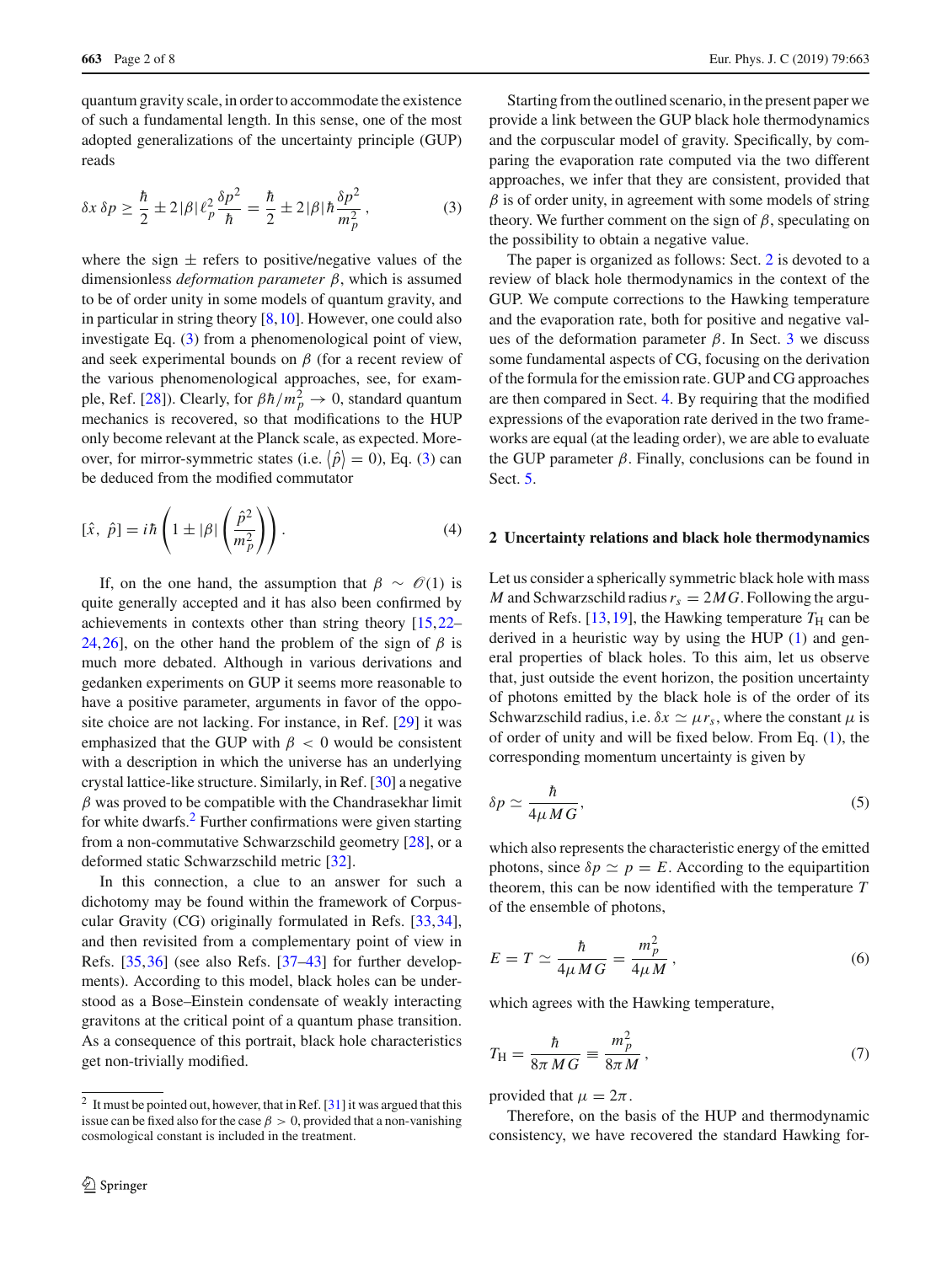mula [\(7\)](#page-1-3) for the temperature of the radiation emitted by the black hole.

Now, it is well known that black holes with temperature greater than the background temperature (about 2.7 K for the present universe) shrink over time by radiating energy in the form of photons and other ordinary particles. In certain conditions [\[44](#page-7-0)], however, it is reasonable to assume that the evaporation is dominated by photon emission. In this case, we can exploit the Stefan–Boltzmann law to estimate the radiated power *P* as

<span id="page-2-0"></span>
$$
P = A_s \varepsilon \sigma T^4 \simeq A_s \sigma T^4, \qquad (8)
$$

where  $A_s = 4\pi r_s^2$  is the black hole sphere surface area at Schwarzschild radius  $r_s$ ,  $\sigma = \pi^2/60\hbar^3$  is the Stefan– Boltzmann constant, and we have assumed for simplicity the black hole to be a perfect blackbody, i.e.  $\varepsilon \simeq 1$ .

Using Eqs.  $(7)$  and  $(8)$ , the black hole energy loss can be easily evaluated as a function of time, yielding

<span id="page-2-1"></span>
$$
\frac{dM}{dt} = -P \simeq -\frac{1}{60(16)^2 \pi \sqrt{\hbar G}} \frac{m_p^3}{M^2}
$$

$$
= -\frac{1}{60(16)^2 \pi} \frac{m_p^4}{\hbar M^2}.
$$
(9)

Therefore, the evaporation process leads black holes to vanish entirely with both the temperature  $(6)$  and emission rate  $(9)$ blowing up as the mass decreases.

The above results have been derived starting from the HUP [\(1\)](#page-0-3). Let us now perform similar calculations by resorting to the GUP in Eq. [\(3\)](#page-1-0), so as to realize to what extent the GUP affects the black hole thermodynamics.

In this case, solving Eq.  $(3)$  with respect to the momentum uncertainty δ*p* and setting again δ*x* of the order of the Schwarzschild radius, we obtain the following expression for the modified Hawking temperature

$$
T_{\rm GUP} = \pm \frac{M}{4\pi |\beta|} \left( 1 \pm \sqrt{1 \mp |\beta| \frac{m_p^2}{M^2}} \right). \tag{10}
$$

In the semiclassical limit  $\sqrt{|\beta|} m_p/M \ll 1$ , this agrees with the standard Hawking result in Eq. [\(6\)](#page-1-4), provided that the negative sign in front of the square root is chosen, whereas the positive sign has no physical meaning. Similarly, the emission rate in Eq.  $(9)$  is modified as

$$
\left(\frac{dM}{dt}\right)_{\text{GUP}} \simeq \frac{-1}{60(16)\,\pi\,\hbar} \frac{M^6}{|\beta|^4 m_p^4} \left(1 - \sqrt{1 \mp |\beta| \frac{m_p^2}{M^2}}\right)^4. \tag{11}
$$

In what follows, the implications of Eqs.  $(10)$  and  $(11)$  will be discussed separately for the cases of  $\beta > 0$  and  $\beta < 0$ .

2.1 GUP with 
$$
\beta > 0
$$

Let us start by analyzing the most common setting of GUP with positive deformation parameter. In this case, from Eq.  $(10)$  it is easy to see that the GUP naturally introduces a minimum size allowed for black holes: for  $M < \sqrt{\beta} m_p$ (i.e.  $r_s < 2\sqrt{\beta} \ell_p$ ), indeed, the temperature would become complex, in contrast with predictions of ordinary black hole thermodynamics. Remarkably, one can verify that the evaporation process should stop at  $M \sim \sqrt{\beta} m_p$  by observing that the specific heat of the black hole *d M*/*dT* is negative under GUP modification and it vanishes as  $M \to \sqrt{\beta} m_p$  [\[45](#page-7-1)], thus leading to an *inert* remnant with finite temperature and size. On the other hand, different models predict a change of sign in the specific heat as the mass is wiped out; in that case black hole remnants may undergo a phase transition which renders them unstable. Notice also that the idea of black hole remnants dates back to Aharonov–Casher–Nussinov, who first addressed the issue in the context of the black hole unitarity puzzle [\[46\]](#page-7-2).

Similarly, concerning the modified emission rate  $(11)$ , we find that it is finite at the endpoint of black hole evaporation  $M \sim \sqrt{\beta} m_p$ , whereas the corresponding HUP result [\(9\)](#page-2-1) diverges at the endpoint when  $M = 0$ .

## 2.2 GUP with  $\beta$  < 0

<span id="page-2-2"></span>Although the GUP with  $\beta > 0$  cures the undesired infinite final temperature predicted by Hawking's formula [\(7\)](#page-1-3), it would create several complications, such as the entropy/information problem [\[47](#page-7-3),[48\]](#page-7-4), or the removal of the Chandrasekhar limit [\[30\]](#page-6-13). The latter prediction, in particular, would allow white dwarfs to be arbitrarily large, a result that is at odds with astrophysical observations. An elegant way to overcome these ambiguities was proposed in Ref. [\[30](#page-6-13)], where it was shown that both the infinities in black hole and white dwarf physics can be avoided by choosing a negative deformation parameter in Eq. [\(3\)](#page-1-0). A similar scenario had previously been encountered in Ref. [\[29](#page-6-12)] in the context of GUP in a crystal-like universe with lattice spacing of the order of Planck length.

<span id="page-2-3"></span>Let us then consider the case  $\beta < 0$ . With this setting, from Eqs.  $(10)$  and  $(11)$  we obtain that both the modified temperature and emission rate are well defined even for  $M < \sqrt{\beta}$  *m<sub>p</sub>*. For a sufficiently small *M*, in particular, the modified temperature in Eq. [\(10\)](#page-2-2) can be approximated as

<span id="page-2-4"></span>
$$
T_{\text{GUP}} \simeq \frac{m_p}{4\pi\sqrt{|\beta|}} < \infty. \tag{12}
$$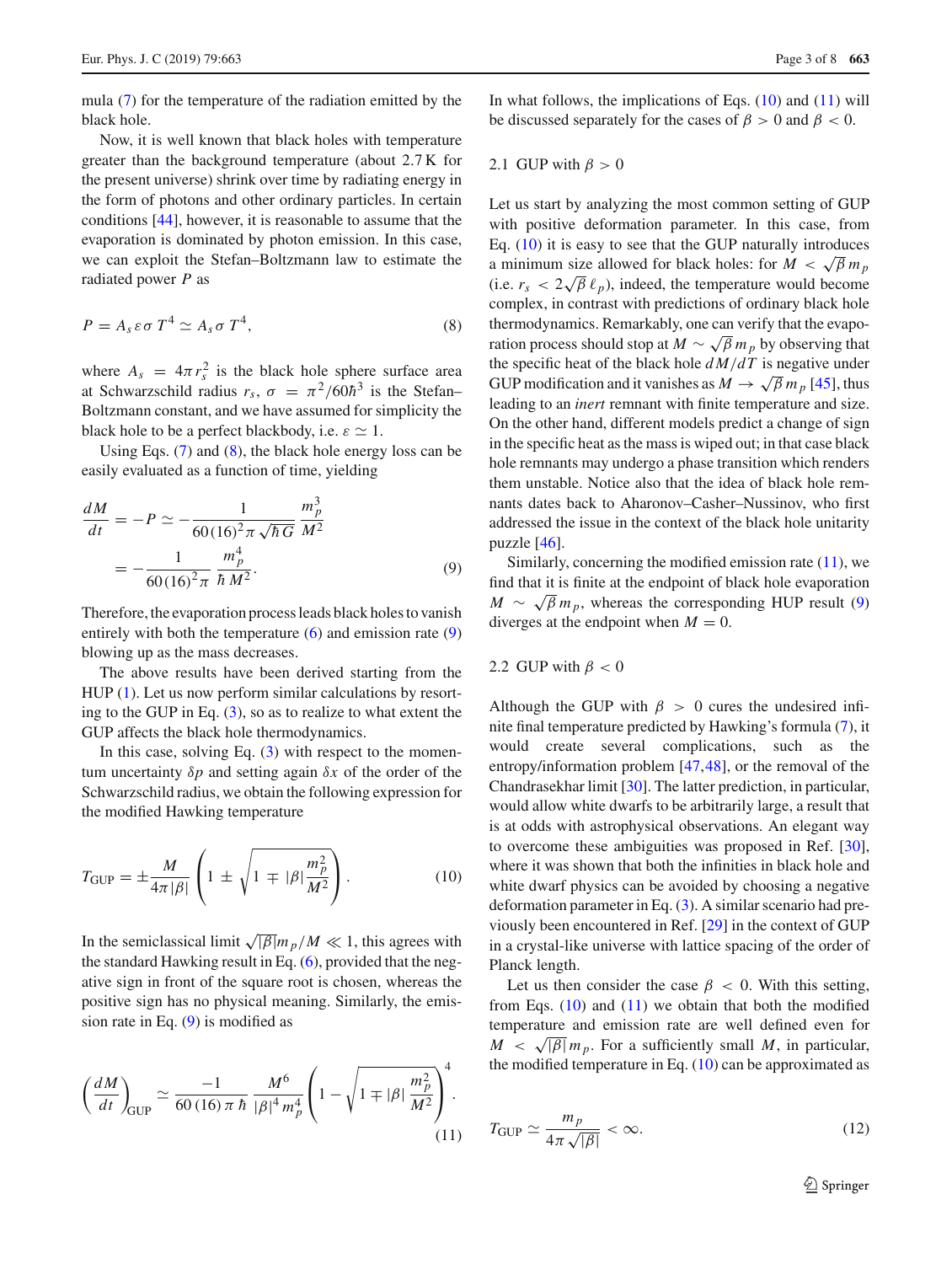Even though no lower bound on the black hole size arises in this framework, the Hawking temperature remains finite as the black hole evaporates to zero mass. From Eq. [\(12\)](#page-2-4) we also deduce that the bound on the Hawking temperature is independent of the initial black hole mass.

#### <span id="page-3-0"></span>**3 Corpuscular black holes**

In the Corpuscular Gravity picture (which was first introduced in Refs. [\[33](#page-6-15),[34\]](#page-6-16) and then revised from a different perspective in Refs. [\[35](#page-6-17)[–43\]](#page-6-20)) black holes can be conceived as Bose–Einstein condensates of *N* interacting and nonpropagating longitudinal gravitons, and thus as intrinsically quantum objects. Let us recall that a Bose–Einstein condensate of attractive bosons and their phase transitions were firstly studied in Ref. [\[49\]](#page-7-5) in the context of condensed matter physics.

In order to better understand such a black hole quantum's portrait and make a comparison with the GUP predictions, let us review the most relevant properties of the corpuscular theory of gravity.

#### 3.1 Bose–Einstein condensate of gravitons

<span id="page-3-2"></span>Let us consider a Bose–Einstein condensate of total mass *M* and radius *R*, which is made up of *N* weakly interacting gravitons. At low energy, we can define a quantum gravitational self-coupling for each single graviton of wavelength  $\lambda$ as follows [\[33](#page-6-15)]

$$
\alpha_g \equiv \frac{\hbar G}{\lambda^2} = \frac{\ell_p^2}{\lambda^2} \,. \tag{13}
$$

One of the main features of a Bose–Einstein condensate is that, due to the interaction, its constituents acquire a collective behavior, so that their wavelengths get increasingly larger and their masses smaller; strictly speaking, the constituents become *softer* bosons. In particular, most of the gravitons composing the gravitational system will have a wavelength of the order  $\lambda \sim R$ , namely of the order of the size of the system itself.<sup>[3](#page-3-1)</sup> Hence, similarly to Eq.  $(13)$ , it is possible to define a collective quantum coupling as

$$
N\alpha_g \equiv N\frac{\hbar G}{\lambda^2} \simeq N\frac{\ell_p^2}{R^2}.\tag{14}
$$

We now seek the relation that links the total mass of a Bose– Einstein condensate and its radius to the number *N* of quanta composing the system. By performing a standard computation, one can show that the gravitational binding energy of the system is given by

<span id="page-3-4"></span>
$$
E_g \simeq \frac{GM^2}{R}.\tag{15}
$$

<span id="page-3-5"></span>On the other hand, from a purely quantum point of view, the binding energy can be expressed as the sum of the energies associated to each single graviton, i.e.[4](#page-3-3)

<span id="page-3-9"></span>
$$
E_g \simeq N \frac{\hbar}{\lambda} \simeq N \frac{\hbar}{R}.\tag{16}
$$

Therefore, by comparing Eqs.  $(15)$  and  $(16)$ , we obtain

<span id="page-3-6"></span>
$$
M \simeq \sqrt{N} m_p,\tag{17}
$$

which also implies for the Schwarzschild radius

$$
r_s \simeq \sqrt{N} \ell_p. \tag{18}
$$

By assuming that the size of the condensate is  $R \sim r_s$  (i.e. the overall gravitational system is a black hole) and using the expression in Eq. [\(18\)](#page-3-6) for the Schwarzschild radius, we notice that the collective quantum coupling defined in Eq.  $(14)$  is always of order unity in the case of a black hole

<span id="page-3-8"></span>
$$
N\alpha_g \simeq 1. \tag{19}
$$

In condensed matter physics, it is well known that the inequality  $N\alpha_g$  < 1 corresponds to a phase in which a Bose– Einstein condensate is weakly interacting. On the other hand, the equality  $N\alpha_g = 1$  represents a critical point at which a phase transition occurs, thus letting the condensate become strongly interacting, whereas for  $N\alpha_g > 1$  it is possible to observe only a strongly interacting phase [\[49](#page-7-5)]. Thus, in this quantum corpuscular picture, a black hole can be defined as a Bose–Einstein condensate of gravitons stuck at the critical point of a quantum phase transition [\[34\]](#page-6-16).

<span id="page-3-7"></span>3.2 Thermodynamic properties of corpuscular black holes

We now analyze some thermodynamic aspects of quantum corpuscular black holes, and in particular we show that gravitons can escape from the considered system. Such a phenomenon represents the corpuscular counterpart of the black hole radiation emission [\[33\]](#page-6-15).

<span id="page-3-1"></span><sup>&</sup>lt;sup>3</sup> More precisely, the condensate is also made up of gravitons with shorter wavelengths,  $\lambda$  < *R*. However, all physical quantities will be mostly determined by those gravitons that possess a wavelength of the order  $\lambda \sim R$ , since the contribution arising from *hard* gravitons turns out to be exponentially suppressed and can thus be neglected [\[33](#page-6-15)].

<span id="page-3-3"></span> $\overline{4}$  Note that, in Eq. [\(16\)](#page-3-5), we are allowed to employ the usual de Broglie relation because we are considering low energy weakly interacting gravitons with large wavelengths. Quantum gravity effects only emerge as a collective feature of the whole gravitational system.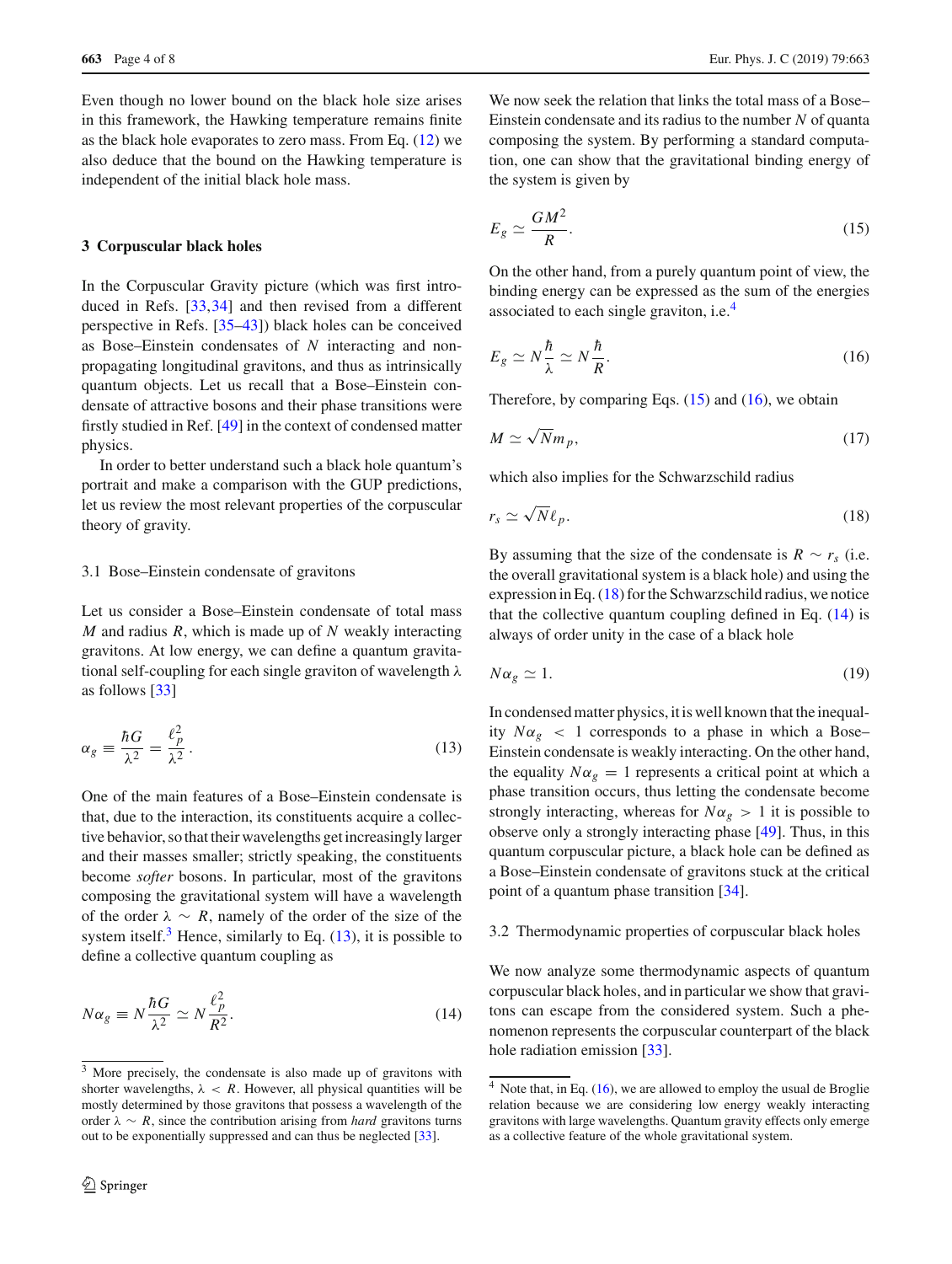First of all, we need to compute the probability for a graviton to escape from a gravitational bound state, namely we have to determine the so-called *escape energy* and *escape wavelength* of a single graviton. To this aim, observe that, for *N* weakly interacting quanta composing a condensate of radius *R* and mass *M*, a quantum gravitational interaction strength can be defined as [\[33\]](#page-6-15)

$$
\hbar N \alpha_g \equiv \hbar N \frac{L_p^2}{\lambda^2},\tag{20}
$$

so that each graviton is subject to the following binding potential

$$
E_{\rm esc} = \frac{\hbar N \alpha_g}{R},\tag{21}
$$

which is the threshold to exceed in order to escape. The corresponding escape wavelength is defined as

$$
\lambda_{\rm esc} = \frac{\hbar}{E_{\rm esc}} \,. \tag{22}
$$

If we now employ Eqs.  $(18)$  and  $(19)$  for the case of a black hole, we obtain

$$
E_{\rm esc} \simeq \frac{\hbar}{\sqrt{N} \ell_p}, \quad \lambda_{\rm esc} \simeq \sqrt{N} \ell_p \,. \tag{23}
$$

This means that, although *N* gravitons of wavelength  $\lambda \sim \sqrt{N} \ell_p$  can form a gravitational bound state, at the same time a depletion process is present, which is traduced in a leakage of the constituents of the condensate for any *N*. Clearly, this is related to the fact that  $\lambda_{\text{esc}}$  coincides with the wavelength of each graviton belonging to the condensate, that is,  $\sqrt{N} \ell_p$ .

In terms of scattering amplitudes, the above picture can be regarded as a  $2 \rightarrow 2$  scattering process, in which one of the two gravitons is energetic enough to be able to exceed the threshold given by *E*esc.

We can also obtain an estimation for the depletion rate  $\Gamma$ of such a process. As usual, this should be given by a product involving the squared coupling constant  $\alpha_g^2$ , the characteristic energy scale of the process *E*esc and a combinatoric factor  $N(N-1)$ , which can be approximated by  $N^2$  for a very large number of constituents [\[33](#page-6-15)], i.e.

$$
\Gamma \simeq \alpha_g^2 N^2 E_{\rm esc} \simeq \frac{\hbar}{\sqrt{N} \ell_p}.
$$
\n(24)

From the above relation, we can easily obtain the corresponding time scale of the considered process, which is given by  $\Delta t = \hbar / \Gamma \simeq \sqrt{N} \ell_p.$ 

<span id="page-4-1"></span>On the other hand, Eq.  $(24)$  allows us to infer the mass decrease over time of the condensate, i.e.

$$
\frac{dM}{dt} = -\frac{\Gamma}{\lambda_{\rm esc}} \simeq -\frac{\hbar}{N\ell_p^2} \simeq -\frac{m_p^4}{\hbar M^2},\qquad(25)
$$

which can be cast in terms of the rate of emitted gravitons by use of Eq. [\(17\)](#page-3-9),

$$
\frac{dN}{dt} \simeq -\frac{1}{\sqrt{N}\ell_p}.\tag{26}
$$

We stress that, up to the factor  $1/[60(16)^2 \pi]$ , Eq. [\(25\)](#page-4-1) reproduces the thermal evaporation rate of a black hole in Eq. [\(9\)](#page-2-1), assuming the Hawking temperature in the corpuscular model to be given by [\[33](#page-6-15)]

$$
T_{\rm H} \simeq \frac{\hbar}{\sqrt{N}\ell_p} \simeq \frac{m_p^2}{M}.\tag{27}
$$

We have seen that the black hole quantum *N*-portrait manages to reproduce the semiclassical result, according to which a black hole emits a thermal radiation with temperature given by the Hawking formula [\(7\)](#page-1-3). However, from a more scrupulous investigation, one can see that such a result holds true only to the leading order, since in general there will be higherorder corrections which scale as negative powers of the number of gravitons [\[33](#page-6-15)[,34](#page-6-16)[,40](#page-6-24)].

In this connection, notice that, in the computation of the depletion rate  $\Gamma$  [\(24\)](#page-4-0), we have only considered the simplest kind of interaction (i.e. a tree-level scattering diagram with two vertices); nevertheless, one expects that even higherorder processes provide  $\Gamma$  with contributions that induce gravitons to escape. For instance, the next relevant  $2 \rightarrow 2$ scattering process would possess three vertices, thus contributing with terms proportional to  $\alpha_g^3$ . Therefore, up to firstorder corrections, the depletion rate would take the form

<span id="page-4-2"></span>
$$
\Gamma \simeq \alpha_g^2 N^2 E_{\text{esc}} + \mathcal{O}\left(\alpha_g^3 N^2 E_{\text{esc}}\right)
$$

$$
\simeq \frac{\hbar}{\sqrt{N} \ell_p} + \mathcal{O}\left(\frac{\hbar}{\ell_p} \frac{1}{N^{3/2}}\right). \tag{28}
$$

<span id="page-4-3"></span><span id="page-4-0"></span>As for the zeroth-order in Eq. [\(25\)](#page-4-1), the mass decrease of the black hole can be now estimated from the modified depletion rate [\(28\)](#page-4-2), yielding [\[34\]](#page-6-16)

$$
\frac{dM}{dt} \simeq -\frac{m_p^4}{\hbar M^2} + \mathcal{O}\left(\frac{m_p^6}{\hbar M^4}\right). \tag{29}
$$

We emphasize that such a result only describes the qualitative behavior of the evaporation rate in the CG framework. In the next section, we shall consider the exact expression of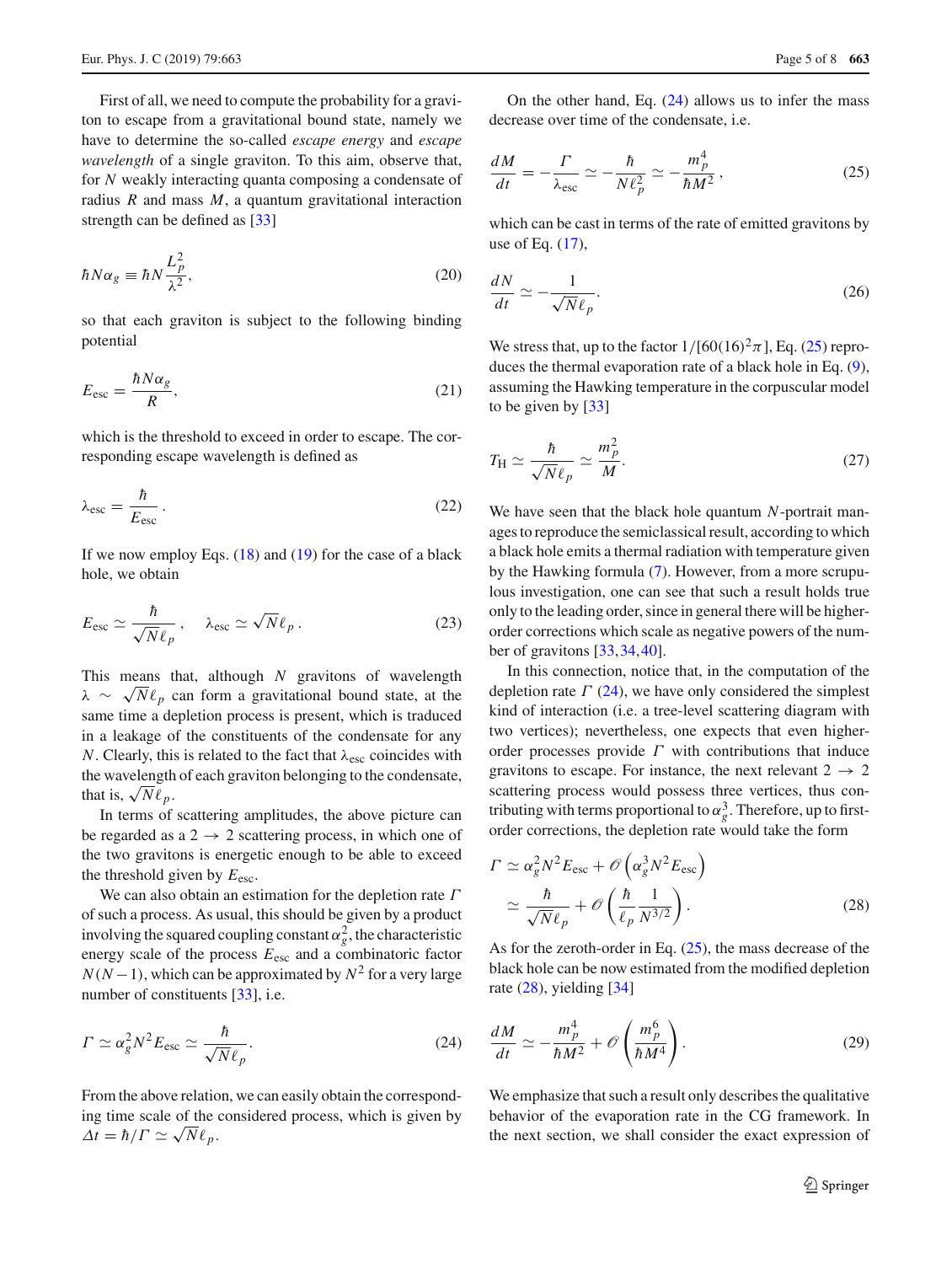*d M*/*dt* in order to make a quantitative comparison with the corresponding GUP result.

## <span id="page-5-0"></span>**4 Consistency between GUP and corpuscular gravity**

In the previous sections, the evaporation rate of a black hole has been computed within both the GUP and CG frameworks. Here, we compare the two expressions: as it will be shown, this allows us to set the value of the GUP deformation parameter  $\beta$  for which the GUP and CG treatments are consistent.

For this purpose, let us consider the GUP-modified expressions of the emission rate [\(11\)](#page-2-3) expanded up to the order  $\mathcal{O}(1/M^4)$  and the CG outcome [\(29\)](#page-4-3). We have

$$
\left(\frac{dM}{dt}\right)_{\text{GUP}} \simeq \frac{-1}{60(16)^2 \pi} \left(\frac{m_p^4}{\hbar M^2} \pm |\beta| \frac{m_p^6}{\hbar M^4}\right),\tag{30}
$$

<span id="page-5-3"></span>and

$$
\left(\frac{dM}{dt}\right)_{\text{CG}} \simeq \frac{-1}{60(16)^2 \pi} \left[\frac{m_p^4}{\hbar M^2} + \mathcal{O}\left(\frac{m_p^6}{\hbar M^4}\right)\right],\tag{31}
$$

where we recall that the sign  $\pm$  in Eq. [\(30\)](#page-5-2) corresponds to a positive/negative value of the deformation parameter  $\beta$ . Note that, in Eq. [\(31\)](#page-5-3), the correct numerical factor has been restored by requiring that the Hawking formula [\(9\)](#page-2-1) is consistently recovered to the zeroth order.

By comparing Eqs.  $(30)$  and  $(31)$ , it follows that, at least up to the first-order, the GUP- and CG-induced corrections exhibit the same functional dependence on the black hole mass. Furthermore, since the coefficient in front of the correction in Eq. [\(31\)](#page-5-3) is predicted to be of order unity [\[33](#page-6-15)[,34](#page-6-16)], numerical consistency between the two expressions automatically leads to

<span id="page-5-4"></span>
$$
|\beta| \sim \mathcal{O}(1),\tag{32}
$$

which is in agreement with the predictions of other models of quantum gravity. Therefore, in spite of their completely different underlying backgrounds, the GUP and CG approaches are found to be compatible with each other.

However, the result  $(32)$  does not give any specific information about the sign of  $\beta$ . Since a full-fledged analytic derivation of Eq. [\(31\)](#page-5-3) including also higher-order scattering processes is still lacking, a definitive conclusion on this issue cannot be reached. On the one hand, relying on basic considerations on the nature of the scattering amplitudes, we would naively expect the correction in Eq. [\(31\)](#page-5-3) to contribute with the same sign as the zeroth-order term, since we are only adding higher-order diagrams describing the probability for a graviton to escape from the condensate. This would yield a positive value for the deformation parameter.

On the other hand, there are different claims which assert that the above correction should be opposite to the zerothorder term, in such a way to slightly decrease the evaporation rate of the black hole. This was shown, for example, within the framework of Horizon Quantum Mechanics [\[50](#page-7-6),[51\]](#page-7-7), where the depletion rate reads [\[41](#page-6-25)]

$$
\Gamma \simeq \frac{\hbar}{\sqrt{N}\ell_p} - \frac{3\hbar\gamma^2 N_H^2}{\ell_p N^{3/2}} \left(6\,\zeta(3) - \frac{\pi^4}{15}\right),\tag{33}
$$

which would imply the following formula for the evaporation rate

<span id="page-5-5"></span><span id="page-5-2"></span>
$$
\left(\frac{dM}{dt}\right)_{\text{CG}} \simeq \frac{-1}{60(16)^2 \pi} \left[\frac{m_p^4}{\hbar M^2} -3\gamma^2 N_H^2 \left(6\zeta(3) - \frac{\pi^4}{15}\right) \frac{m_p^6}{\hbar M^4}\right],\tag{34}
$$

where  $N_H \equiv \sqrt{3}/\sqrt{\pi^2 - 6\zeta(3)} \simeq 1.06$  and  $\zeta(x)$  is the Riemann zeta function. Note also that the constant factor in Eq. [\(34\)](#page-5-5) is given by  $3\hbar\gamma^2 N_H^2 (6\zeta(3) - \pi^4/15) \simeq 2.4\gamma^2$ and  $\gamma$  may be of order one [\[41\]](#page-6-25). With such a setting, the comparison of Eqs. [\(30\)](#page-5-2) and [\(34\)](#page-5-5) would further confirm the result of Eq.  $(32)$ , i.e.

$$
|\beta| \simeq 2.4\,,\tag{35}
$$

<span id="page-5-6"></span>but it would lead to a negative value for the deformation parameter,

$$
\beta < 0. \tag{36}
$$

Moreover, we remark that positive corrections to the evaporation rate of a black hole are required by the principle of energy conservation [\[52,](#page-7-8)[53\]](#page-7-9), thus enforcing the validity of Eq. [\(36\)](#page-5-6). A discussion on the physical meaning and implications of such a result can be found in the Sect. [5.](#page-5-1)

### <span id="page-5-1"></span>**5 Conclusions**

In this paper, we have analyzed to what extent the black hole thermodynamics gets modified both in the presence of a generalized uncertainty principle (GUP) and in the corpuscular gravity (CG) theory. In particular, we have focused on the computation of the temperature and the evaporation rate of a black hole. By comparing the expressions derived within the two frameworks, we have finally managed to estimate the GUP deformation parameter  $\beta$ . The obtained result shows that, in order for the GUP and CG predictions to be consistent,  $\beta$  must be of order unity.

Furthermore, we have speculated on the sign of  $\beta$ . Although on this matter we are still far from the definitive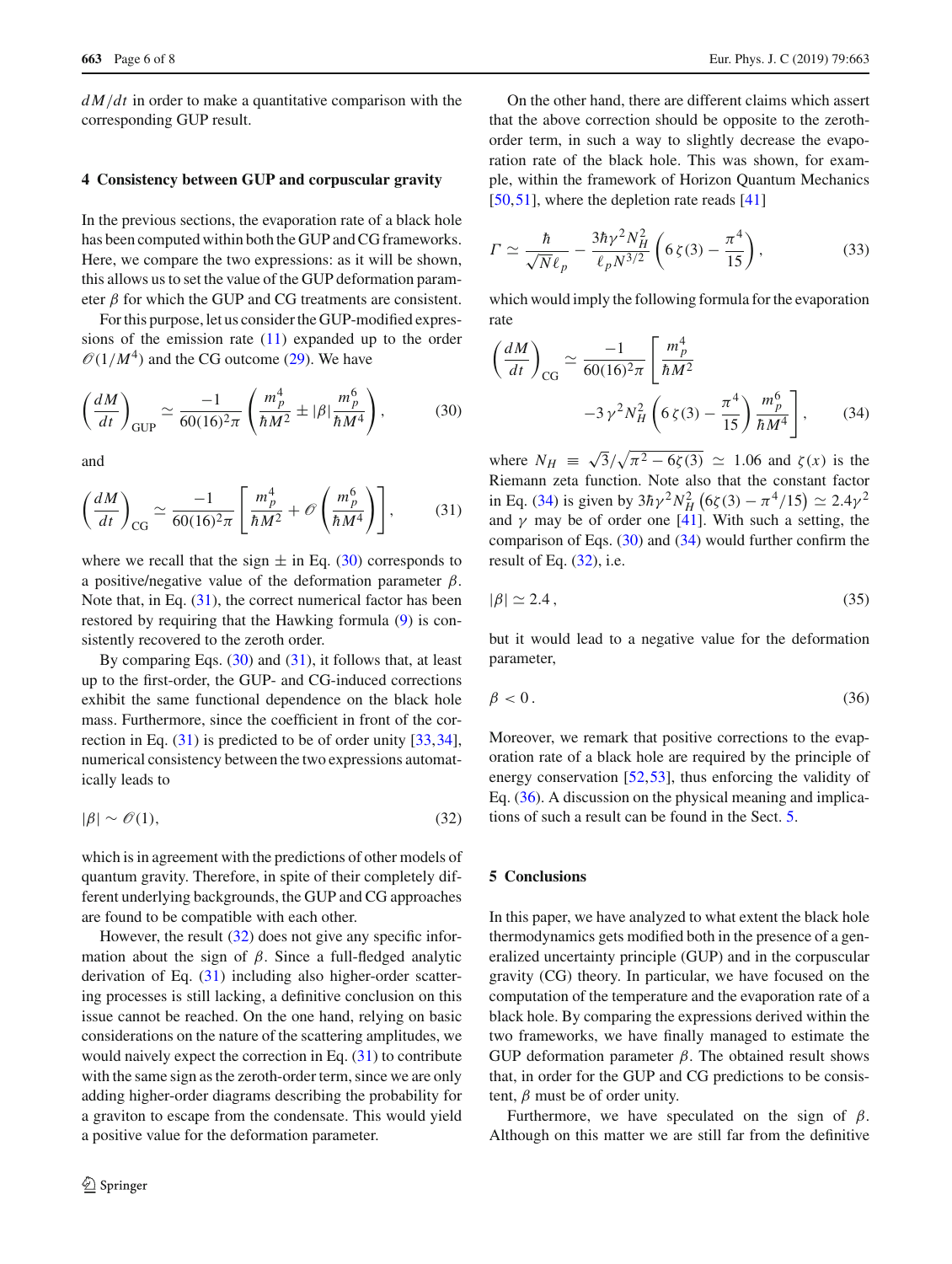solution, a preliminary analytic evaluation of the evaporation rate within the framework of Horizon Quantum Mechanics and some considerations related to the conservation of energy, suggest that the most plausible picture is the one with a negative deformation parameter,  $\beta < 0$ .

In this connection, we emphasize that a similar result would not be surprising in the context of a corpuscular (i.e discrete) description of black holes; in Ref. [\[29\]](#page-6-12), indeed, it was shown that a GUP with  $\beta$  < 0 can be derived assuming that the universe has an underlying crystal lattice-like structure. In Sect. [2](#page-1-2) we have also seen that, in the case  $\beta > 0$ , black holes would not entirely evaporate. However, if on the one hand black hole remnants may be viewed as potential candidates for dark matter [\[54,](#page-7-10)[55\]](#page-7-11), on the other hand their existence would be rather problematic for the entropy/information paradox [\[48\]](#page-7-4).

Apart from these supporting arguments, it also worth remarking that, if  $\beta$  < 0, then from Eq. [\(3\)](#page-1-0) there would be a maximum value of δ*p* around the Planck scale for which  $\delta x \delta p = 0$ , i.e. the quantum uncertainty would be completely erased. Therefore, it would seem that physics can become classical again at Planck scale. The possibility of a classical Planckian regime has been already discussed in Ref. [\[29\]](#page-6-12) in connection with the doubly special relativity model [\[56](#page-7-12)[–59\]](#page-7-13) and with the deterministic interpretation of quantum mechanics [\[60](#page-7-14)]. Further arguments have been given in Ref. [\[61](#page-7-15)] by regarding  $\hbar$  as a dynamical field that vanishes in the Planckian limit.

Given the absolute lack of knowledge about physics at Planck scale, it is clear that in principle all possible scenarios should be contemplated in order to achieve a better understanding of how gravity and quantum effects behave when combined together. For example, one cannot exclude a priori the possibility that  $\beta$  is a function rather than a pure number. This has been originally suggested in Ref. [\[62](#page-7-16)] as condition for black hole complementarity principle to always hold. A similar result has been recently recovered in Ref. [\[23](#page-6-26)], where, by conjecturing the equality between the GUPdeformed black hole temperature of a Schwarzschild black hole and the modified Hawking temperature of a quantumcorrected Schwarzschild black hole, it has been obtained a GUP parameter depending on the ratio  $m_p/M$ .

In light of the above discussion, the present investigation should thus be regarded as a further attempt to gain information about the GUP black hole physics through a connection with an intrinsically corpuscular description of gravity. More work is inevitably required to provide a definite answer about the sign of the GUP deformation parameter  $\beta$ .

**Acknowledgements** The authors would like to thank Roberto Casadio and Andrea Giusti for helpful conversations.

**Data Availability Statement** This manuscript has no associated data or the data will not be deposited. [Authors' comment: Data sharing not applicable to this article as no datasets were generated or analyzed during the current study.]

**Open Access** This article is distributed under the terms of the Creative Commons Attribution 4.0 International License [\(http://creativecomm](http://creativecommons.org/licenses/by/4.0/) [ons.org/licenses/by/4.0/\)](http://creativecommons.org/licenses/by/4.0/), which permits unrestricted use, distribution, and reproduction in any medium, provided you give appropriate credit to the original author(s) and the source, provide a link to the Creative Commons license, and indicate if changes were made. Funded by SCOAP<sup>3</sup>.

#### **References**

- <span id="page-6-0"></span>1. W. Heisenberg, Z. Phys. **43**, 172 (1927)
- <span id="page-6-1"></span>2. M. Maggiore, Phys. Rev. D **49**, 5182 (1994)
- <span id="page-6-2"></span>3. J.A. Wheeler, Phys. Rev. **97**, 511 (1955)
- <span id="page-6-3"></span>4. H.S. Snyder, Phys. Rev. **71**, 38 (1947)
- 5. C.N. Yang, Phys. Rev. **72**, 874 (1947)
- 6. C.A. Mead, Phys. Rev. **135**, B849 (1964)
- 7. F. Karolyhazy, Nuovo Cim. A **42**, 390 (1966)
- <span id="page-6-5"></span>8. D. Amati, M. Ciafaloni, G. Veneziano, Phys. Lett. B **197**, 81 (1987)
- 9. D.J. Gross, P.F. Mende, Phys. Lett. B **197**, 129 (1987)
- <span id="page-6-6"></span>10. D. Amati, M. Ciafaloni, G. Veneziano, Phys. Lett. B **216**, 41 (1989)
- 11. K. Konishi, G. Paffuti, P. Provero, Phys. Lett. B **234**, 276 (1990)
- 12. M. Maggiore, Phys. Lett. B **319**, 83 (1993)
- <span id="page-6-22"></span>13. F. Scardigli, Nuovo Cim. B **110**, 1029 (1995)
- 14. F. Scardigli, Phys. Lett. B **452**, 39 (1999)
- <span id="page-6-8"></span>15. S. Capozziello, G. Lambiase, G. Scarpetta, Int. J. Theor. Phys. **39**, 15 (2000)
- 16. M. Bojowald, A. Kempf, Phys. Rev. D **86**, 085017 (2012)
- 17. F. Scardigli, R. Casadio, Class. Quant. Grav. **20**, 3915 (2003)
- 18. R.J. Adler, D.I. Santiago, Mod. Phys. Lett. A **14**, 1371 (1999)
- <span id="page-6-23"></span>19. R.J. Adler, P. Chen, D.I. Santiago, Gen. Rel. Grav. **33**, 2101 (2001)
- 20. R. Casadio, R. Garattini, F. Scardigli, Phys. Lett. B **679**, 156 (2009)
- 21. R. Casadio, F. Scardigli, Eur. Phys. J. C **74**, 2685 (2014)
- <span id="page-6-9"></span>22. F. Scardigli, G. Lambiase, E. Vagenas, Phys. Lett. B **767**, 242 (2017)
- <span id="page-6-26"></span>23. E.C. Vagenas, S.M. Alsaleh, A. Farag, EPL **120**, 40001 (2017)
- <span id="page-6-10"></span>24. G. Lambiase, F. Scardigli, Phys. Rev. D **97**, 075003 (2018)
- 25. F. Scardigli, M. Blasone, G. Luciano, R. Casadio, Eur. Phys. J. C **78**, 728 (2018)
- <span id="page-6-11"></span>26. G.G. Luciano, L. Petruzziello, Eur. Phys. J. C **79**, 283 (2019)
- <span id="page-6-4"></span>27. M. Blasone, G. Lambiase, G.G. Luciano, L. Petruzziello, F. Scardigli. [arXiv:1902.02414](http://arxiv.org/abs/1902.02414) [hep-th]
- <span id="page-6-7"></span>28. T. Kanazawa, G. Lambiase, G. Vilasi, A. Yoshioka, Eur. Phys. J. C **79**, 95 (2019)
- <span id="page-6-12"></span>29. P. Jizba, H. Kleinert, F. Scardigli, Phys. Rev. D **81**, 084030 (2010)
- <span id="page-6-13"></span>30. Y.C. Ong, JCAP **1809**, 015 (2018)
- <span id="page-6-21"></span>31. Y.C. Ong, Y. Yao, Phys. Rev. D **98**, 126018 (2018)
- <span id="page-6-14"></span>32. F. Scardigli, R. Casadio, Eur. Phys. J. C **75**, 425 (2015)
- <span id="page-6-15"></span>33. G. Dvali, C. Gomez, Fortsch. Phys. **61**, 742 (2013)
- <span id="page-6-16"></span>34. G. Dvali, C. Gomez, Eur. Phys. J. C **74**, 2752 (2014)
- <span id="page-6-17"></span>35. R. Casadio, A. Orlandi, JHEP **1308**, 025 (2013)
- <span id="page-6-18"></span>36. R. Casadio, A. Giugno, O. Micu, A. Orlandi, Phys. Rev. D **90**, 084040 (2014)
- <span id="page-6-19"></span>37. G. Dvali, D. Flassig, C. Gomez, A. Pritzel, N. Wintergerst, Phys. Rev. D **88**, 124041 (2013)
- 38. G. Dvali, C. Gomez, JCAP **1401**, 023 (2014)
- 39. G. Dvali, C. Gomez, R.S. Isermann, D. Lüst, S. Stieberger, Nucl. Phys. B **893**, 187 (2015)
- <span id="page-6-24"></span>40. G. Dvali, Fortsch. Phys. **64**, 106 (2016)
- <span id="page-6-25"></span>41. R. Casadio, A. Giugno, A. Orlandi, Phys. Rev. D **91**, 124069 (2015)
- 42. R. Casadio, A. Giugno, A. Giusti, Phys. Lett. B **763**, 337 (2016)
- <span id="page-6-20"></span>43. R. Casadio, R. da Rocha, Phys. Lett. B **763**, 434 (2016)